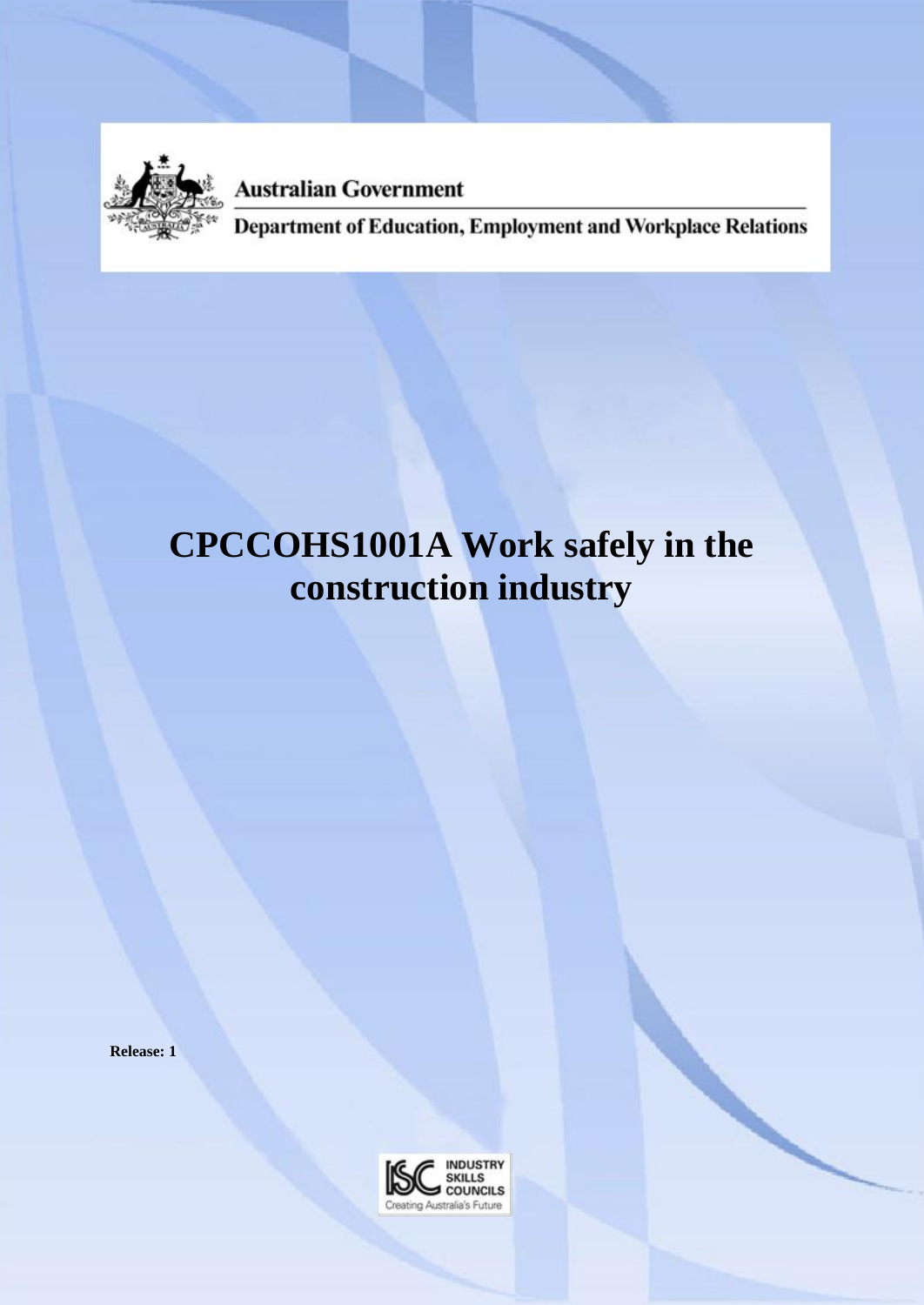### **CPCCOHS1001A Work safely in the construction industry**

### **Modification History**

Not Applicable

# **Unit Descriptor**

| Unit descriptor | This unit of competency specifies the outcomes required to<br>undertake Occupational Health and Safety (OHS) induction<br>training within the construction industry.                                               |
|-----------------|--------------------------------------------------------------------------------------------------------------------------------------------------------------------------------------------------------------------|
|                 | It requires the ability to demonstrate personal awareness of<br>OHS legislative requirements, and the basic principles of<br>risk management and prevention of injury and illness in the<br>construction industry. |
|                 | Licensing requirements will apply to this unit of<br>competency depending on the regulatory requirements of<br>each jurisdiction.                                                                                  |

# **Application of the Unit**

**Application of the unit** This unit of competency supports the attainment of the basic OHS knowledge required prior to undertaking designated work tasks within any of the sectors within the construction industry. The unit relates directly to the general induction training program specified by the *National Code of Practice for Induction for Construction Work* (ASCC 2007).

# **Licensing/Regulatory Information**

Refer to Unit Descriptor

### **Pre-Requisites**

**Prerequisite units** Nil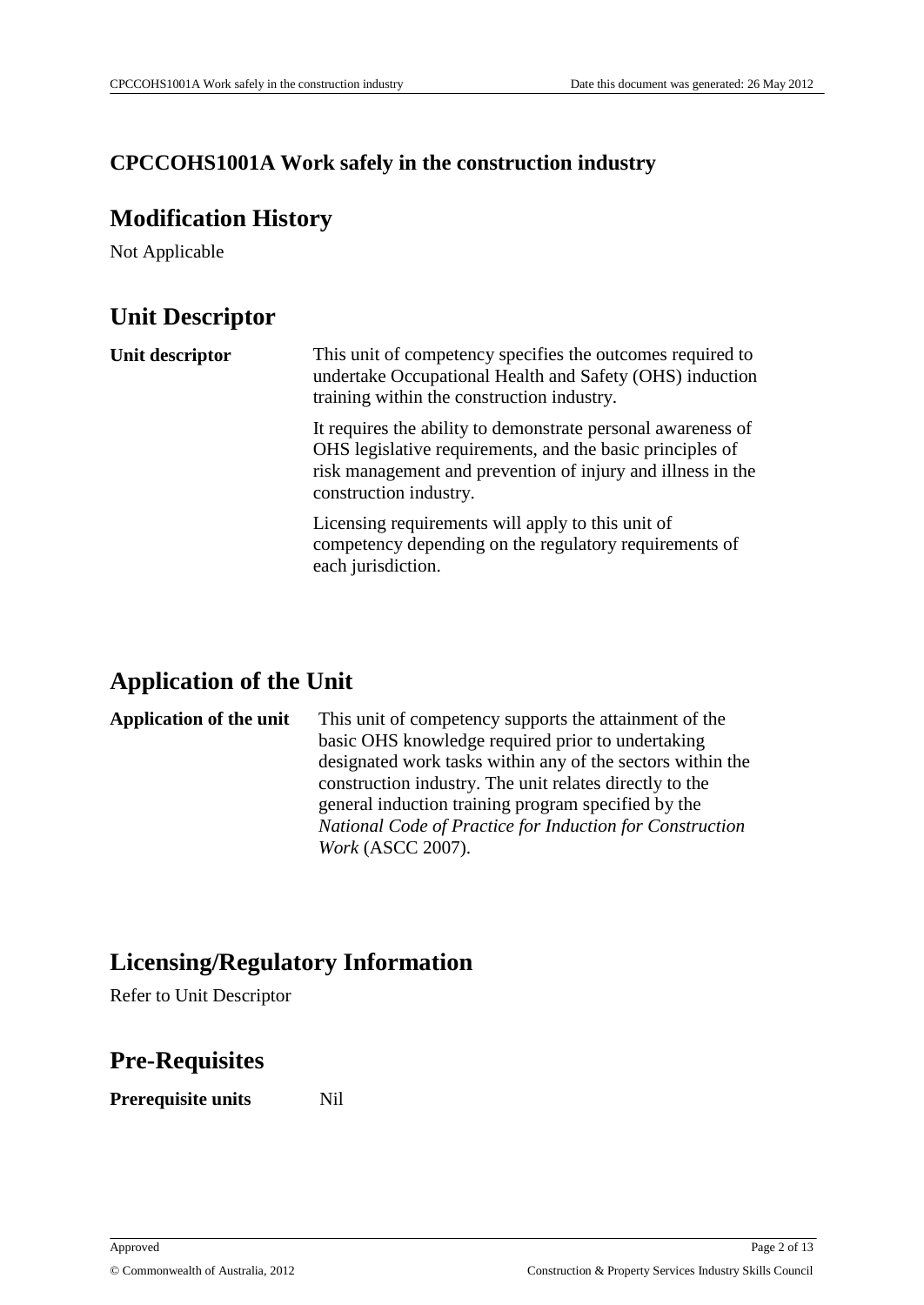# **Employability Skills Information**

**Employability skills** This unit contains employability skills.

### **Elements and Performance Criteria Pre-Content**

Elements describe the essential outcomes of a unit of competency.

Performance criteria describe the performance needed to demonstrate achievement of the element. Where bold italicised text is used, further information is detailed in the required skills and knowledge section and the range statement. Assessment of performance is to be consistent with the evidence guide.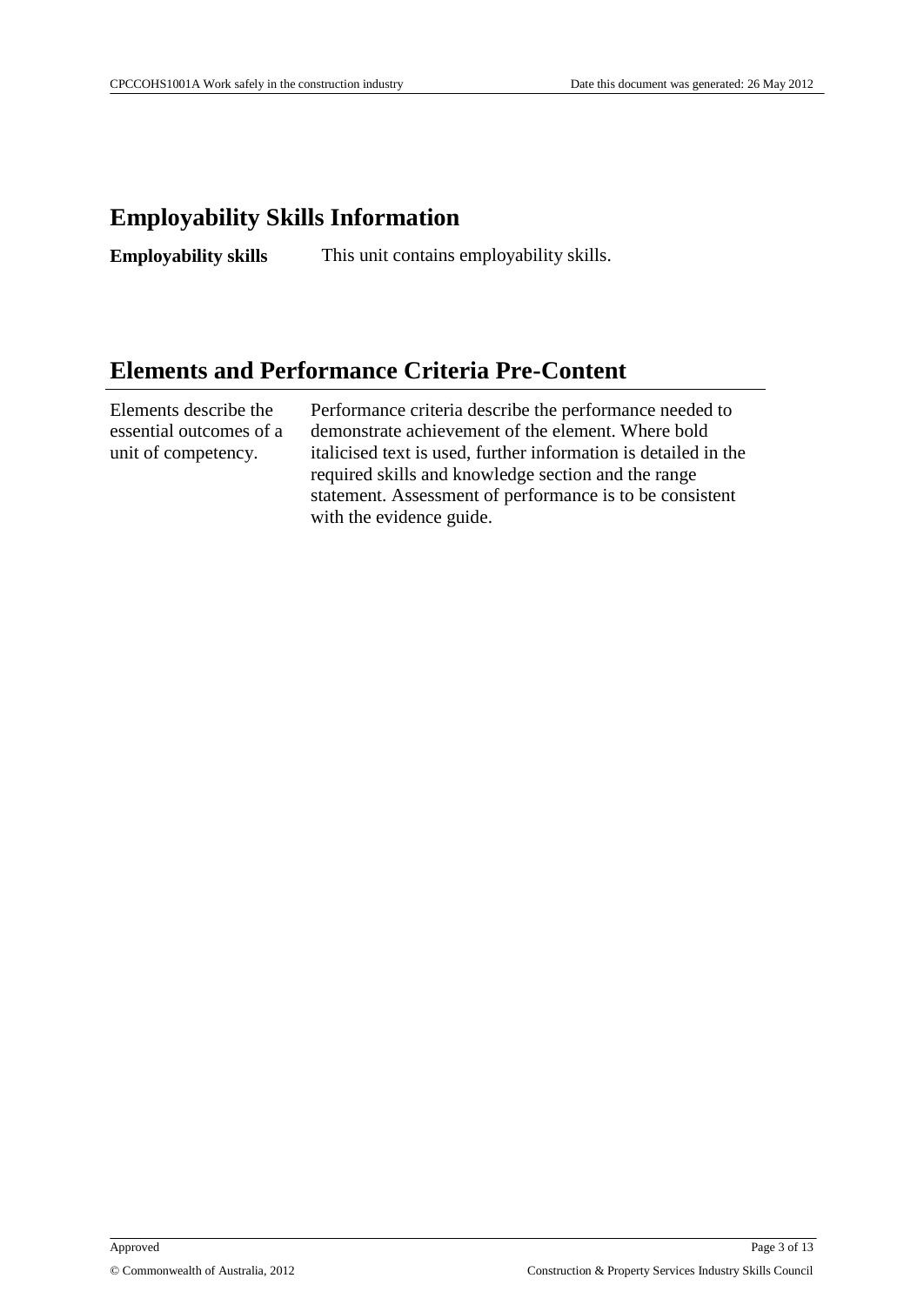# **Elements and Performance Criteria**

| <b>ELEMENT</b> |                                                              | PERFORMANCE CRITERIA                                                                                                                    |  |
|----------------|--------------------------------------------------------------|-----------------------------------------------------------------------------------------------------------------------------------------|--|
|                | 1. Identify OHS<br>legislative<br>requirements.              | 1.1. Applicable <i>OHS legislative requirements</i> relevant<br>to own work, role and responsibilities are identified<br>and explained. |  |
|                |                                                              | 1.2. Duty of care requirements are identified.                                                                                          |  |
|                |                                                              | 1.3. Own responsibilities to comply with safe work<br><i>practices</i> are identified and explained.                                    |  |
|                | 2. Identify construction                                     | 2.1. Basic principles of risk management are identified.                                                                                |  |
|                | hazards and control<br>measures.                             | 2.2. Common construction hazards are identified and<br>discussed.                                                                       |  |
|                |                                                              | 2.3. Measures for controlling hazards and risks are<br>identified.                                                                      |  |
|                | 3. Identify OHS<br>communication and<br>reporting processes. | 3.1. OHS communication processes, information and<br>documentation are identified and discussed.                                        |  |
|                |                                                              | 3.2. Role of <i>designated OHS personnel</i> is identified and<br>explained.                                                            |  |
|                |                                                              | 3.3. Safety signs and symbols are identified and<br>explained.                                                                          |  |
|                |                                                              | 3.4. Procedures and <i>relevant authorities</i> for reporting<br>hazards, <i>incidents</i> and injuries are identified.                 |  |
|                | 4. Identify OHS<br>incident response                         | 4.1. General procedures for responding to incidents and<br>emergencies are identified and explained.                                    |  |
|                | procedures.                                                  | 4.2. Procedures for accessing first aid are identified.                                                                                 |  |
|                |                                                              | 4.3. Requirements for the selection and use of relevant<br>personal protective equipment are identified and<br>demonstrated.            |  |
|                |                                                              | 4.4. Fire safety equipment is identified and discussed.                                                                                 |  |

# **Required Skills and Knowledge**

#### **REQUIRED SKILLS AND KNOWLEDGE**

This section describes the skills and knowledge required for this unit.

#### **Required skills**

Required skills for this unit are:

- communication skills to:
	- clarify OHS legislative requirements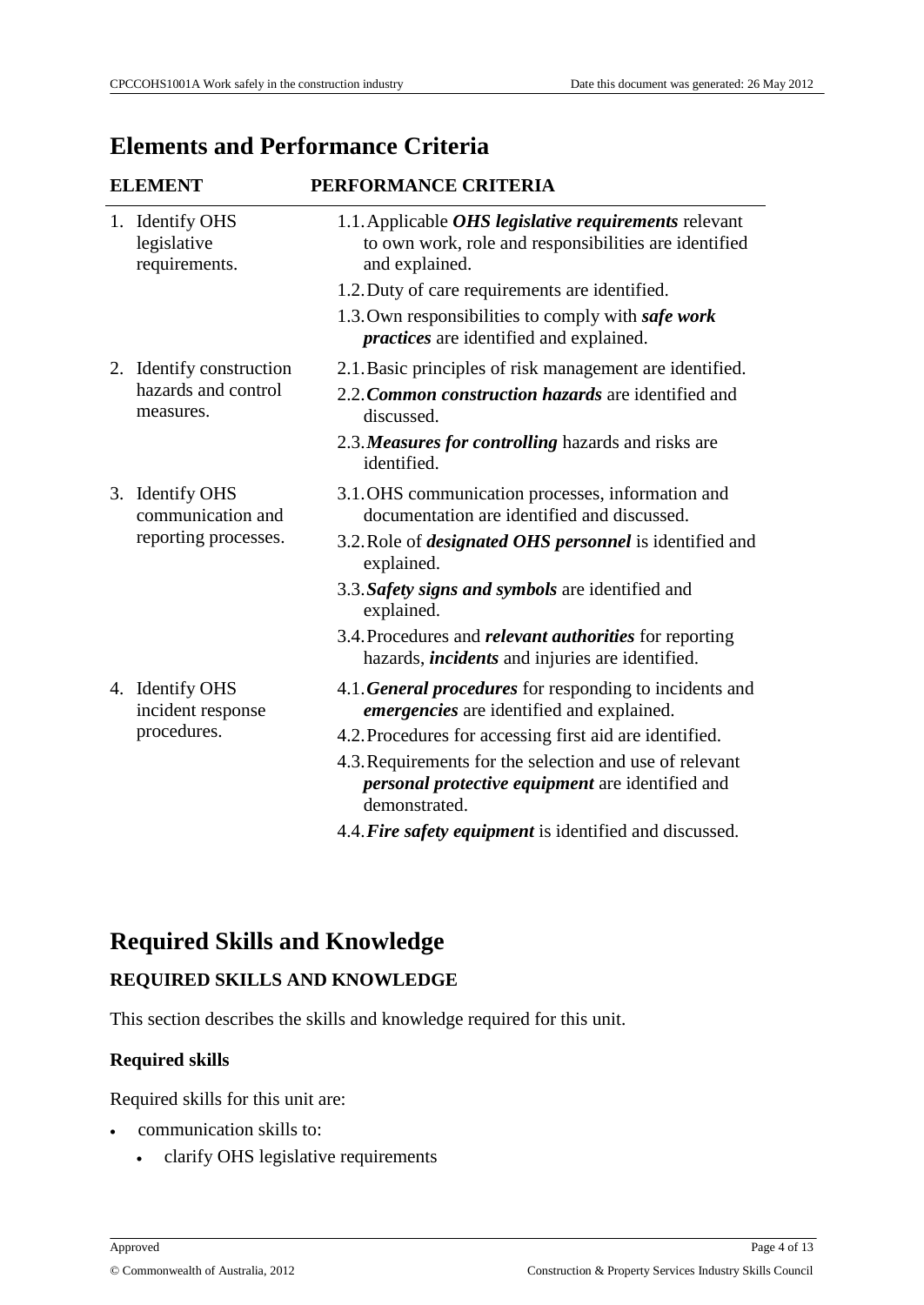#### **REQUIRED SKILLS AND KNOWLEDGE**

- verbally report construction hazards and risks
- ask effective questions
- relay information to others
- discuss OHS issues and information
- comprehension skills to:
	- explain the basic OHS legislative requirements which will be applicable to own work
	- explain the meaning of safety signs and symbols
	- identify common construction hazards
	- discuss the basic principles of risk management.

#### **Required knowledge**

Required knowledge for this unit is:

- applicable Commonwealth, State or Territory OHS legislation, regulations, standards, codes of practice and industry standards/guidance notes relevant to own work, role and responsibilities
- basic principles of risk management and assessment for construction work
- common construction hazards
- common construction safety signage and its meanings
- general construction emergency response and evacuation procedures
- general construction work activities that require licenses, tickets or certificates of competency
- general first aid response requirements
- general procedures for raising OHS issues
- general procedures for reporting OHS hazards, accidents, incidents, emergencies, injuries, near misses and dangerous occurrences
- general procedures for responding to hazards, incidents and injuries
- general workers' compensation and injury management requirements
- OHS hierarchy of controls
- OHS responsibilities and rights of duty holders, including:
	- persons in control of construction work/projects
	- employers and self-employed persons
	- supervisors
	- employees
	- designers
	- inspectors
	- manufacturers and suppliers
- own responsibilities to comply with safe work practices relating to:
	- housekeeping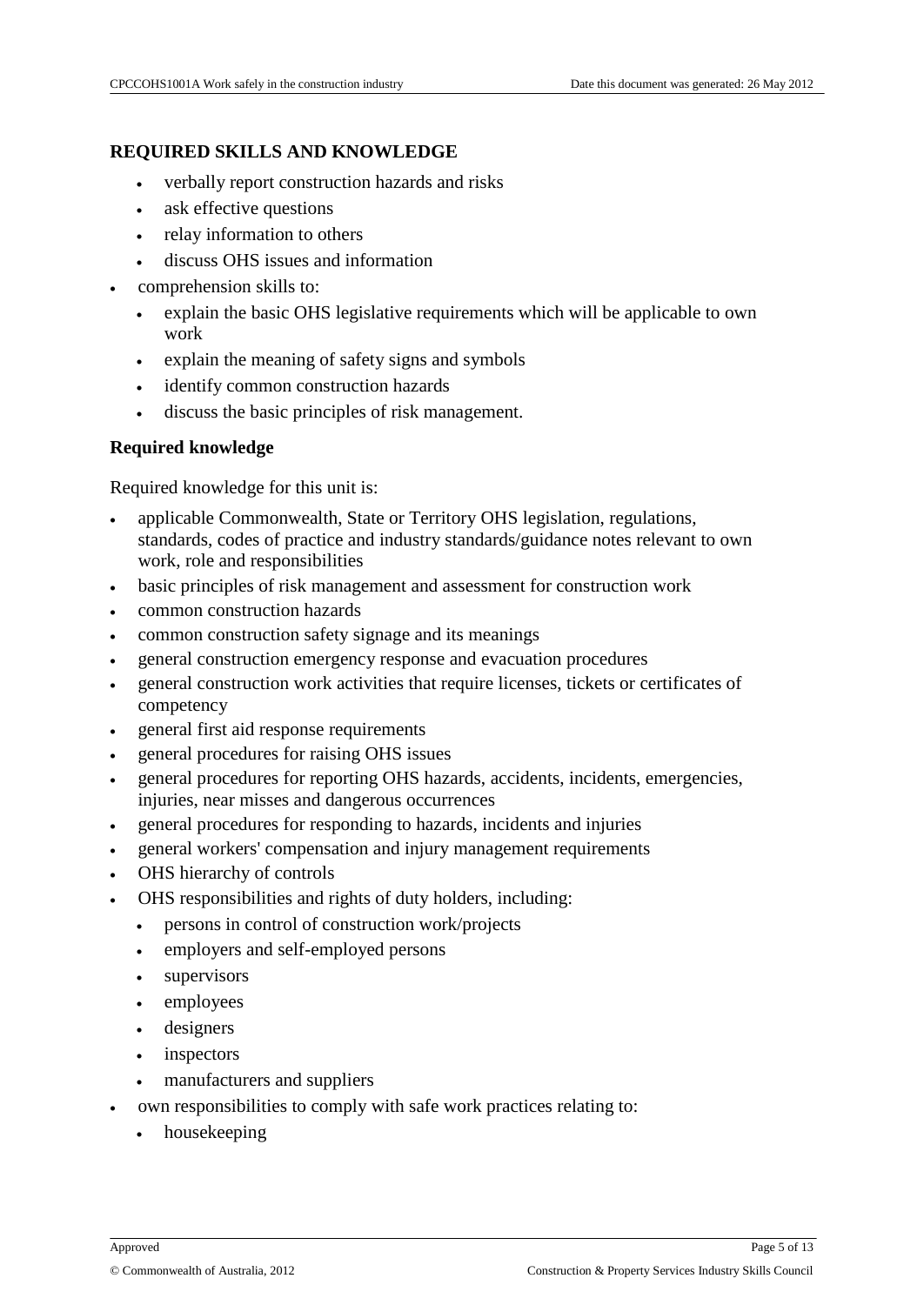#### **REQUIRED SKILLS AND KNOWLEDGE**

- identification of hazards
- preventing bullying or harassment
- smoking
- use of amenities
- use of drugs and alcohol
- role of OHS committees and representatives
- types of common personal protective equipment and fire safety equipment
- types of OHS information and documentation.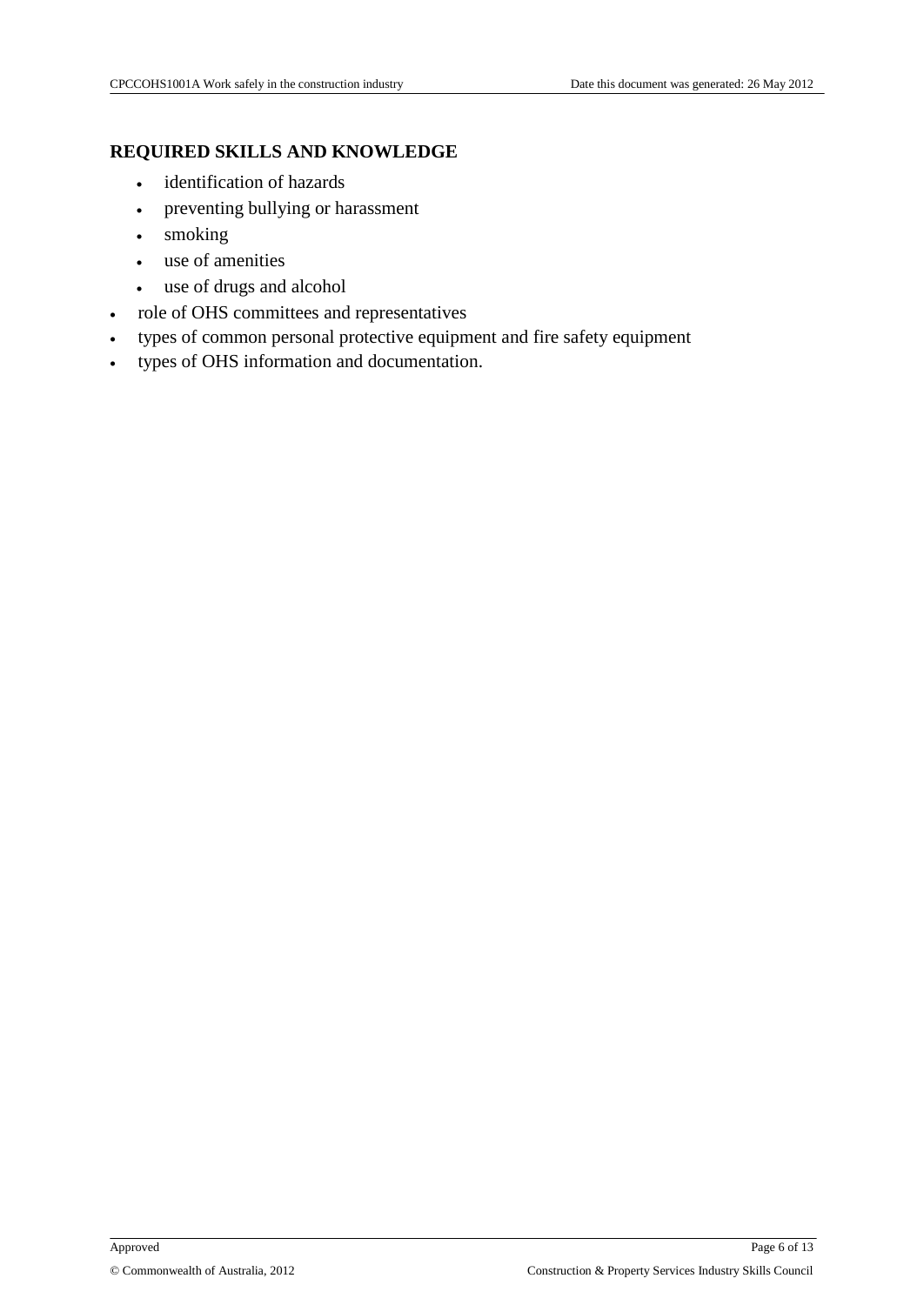# **Evidence Guide**

#### **EVIDENCE GUIDE**

The evidence guide provides advice on assessment and must be read in conjunction with the performance criteria, required skills and knowledge, range statement and the Assessment Guidelines for the Training Package.

#### **Overview of assessment**

| <b>Critical aspects for assessment</b><br>and evidence required to | Evidence must confirm personal awareness of the<br>following:                                                                                                                                                                                                                                                                                                                                                                                                                                                                                                                              |
|--------------------------------------------------------------------|--------------------------------------------------------------------------------------------------------------------------------------------------------------------------------------------------------------------------------------------------------------------------------------------------------------------------------------------------------------------------------------------------------------------------------------------------------------------------------------------------------------------------------------------------------------------------------------------|
| demonstrate competency in this<br>unit                             | applicable OHS legislative and safety<br>requirements for construction work including<br>duty of care<br>the range of common construction hazards and<br>$\bullet$<br>procedures for the assessment of risk and<br>application of the hierarchy of control<br>OHS communication processes, information<br>$\bullet$<br>and documentation including the role of OHS<br>committees and representatives, the meaning<br>of common safety signs and symbols, and<br>procedures for reporting hazards, incidents and<br>injuries<br>general procedures for responding to incidents<br>$\bullet$ |
| Context of and specific resources<br>for assessment                | and emergencies including evacuation, first<br>aid, fire safety equipment and PPE.<br>Resources must be available to support the<br>$\bullet$<br>program including participant materials and<br>other information or equipment related to the<br>skills and knowledge covered by the program.<br>It is recommended that the assessment tool<br>$\bullet$<br>designed specifically to support this unit of                                                                                                                                                                                  |
|                                                                    | competency will provide consistency in<br>assessment outcomes.<br>Where applicable, physical resources should<br>$\bullet$<br>include equipment modified for people with<br>disabilities                                                                                                                                                                                                                                                                                                                                                                                                   |
|                                                                    | Access must be provided to appropriate<br>$\bullet$<br>assessment support when required.<br>Assessment processes and techniques must be<br>culturally appropriate, and appropriate to the<br>oracy, language and literacy capacity of the<br>assessee and the work being performed                                                                                                                                                                                                                                                                                                         |
|                                                                    | In all cases where practical assessment is used<br>it will be combined with targeted questioning                                                                                                                                                                                                                                                                                                                                                                                                                                                                                           |

to assess the underpinning knowledge.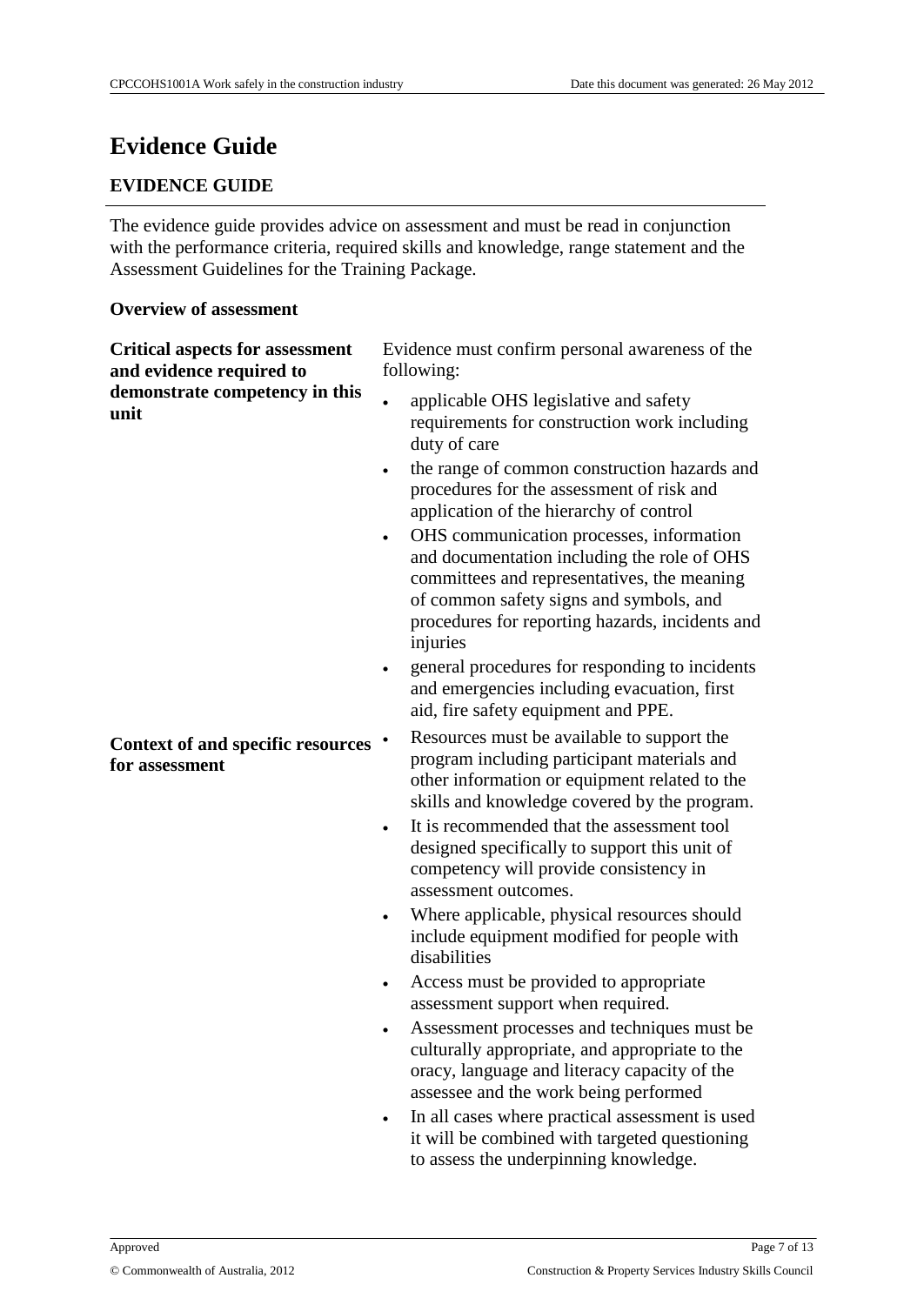#### **EVIDENCE GUIDE**

|                      | Questioning will be undertaken in such a<br>manner as is appropriate to the oracy,<br>language and literacy levels of the operator,<br>any cultural issues that may affect responses to<br>the questions, and reflecting the requirements<br>of the competency and the work being<br>performed. |
|----------------------|-------------------------------------------------------------------------------------------------------------------------------------------------------------------------------------------------------------------------------------------------------------------------------------------------|
| Method of assessment | Assessment methods may include more than one<br>of the following:                                                                                                                                                                                                                               |
|                      | practical assessment                                                                                                                                                                                                                                                                            |
|                      | oral questioning                                                                                                                                                                                                                                                                                |
|                      | written test                                                                                                                                                                                                                                                                                    |
|                      | work-based activities                                                                                                                                                                                                                                                                           |
|                      | simulated project based activity                                                                                                                                                                                                                                                                |
|                      |                                                                                                                                                                                                                                                                                                 |

### **Range Statement**

#### **RANGE STATEMENT**

The range statement relates to the unit of competency as a whole. It allows for different work environments and situations that may affect performance. Bold italicised wording, if used in the performance criteria, is detailed below. Essential operating conditions that may be present with training and assessment (depending on the work situation, needs of the candidate, accessibility of the item, and local industry and regional contexts) may also be included.

#### *OHS legislative requirements*

relate to:

- Australian standards
- construction industry OHS standards and guidelines
- duty of care
- health and safety representatives, committees and supervisors
- licences, tickets or certificates of competency
- National Code of Practice for Induction Training for Construction Work
- national safety standards
- OHS and welfare Acts and regulations
- safety codes of practice.
- legal responsibility under duty of care to do everything reasonably practicable to protect others from harm

*Duty of care requirements* relate to: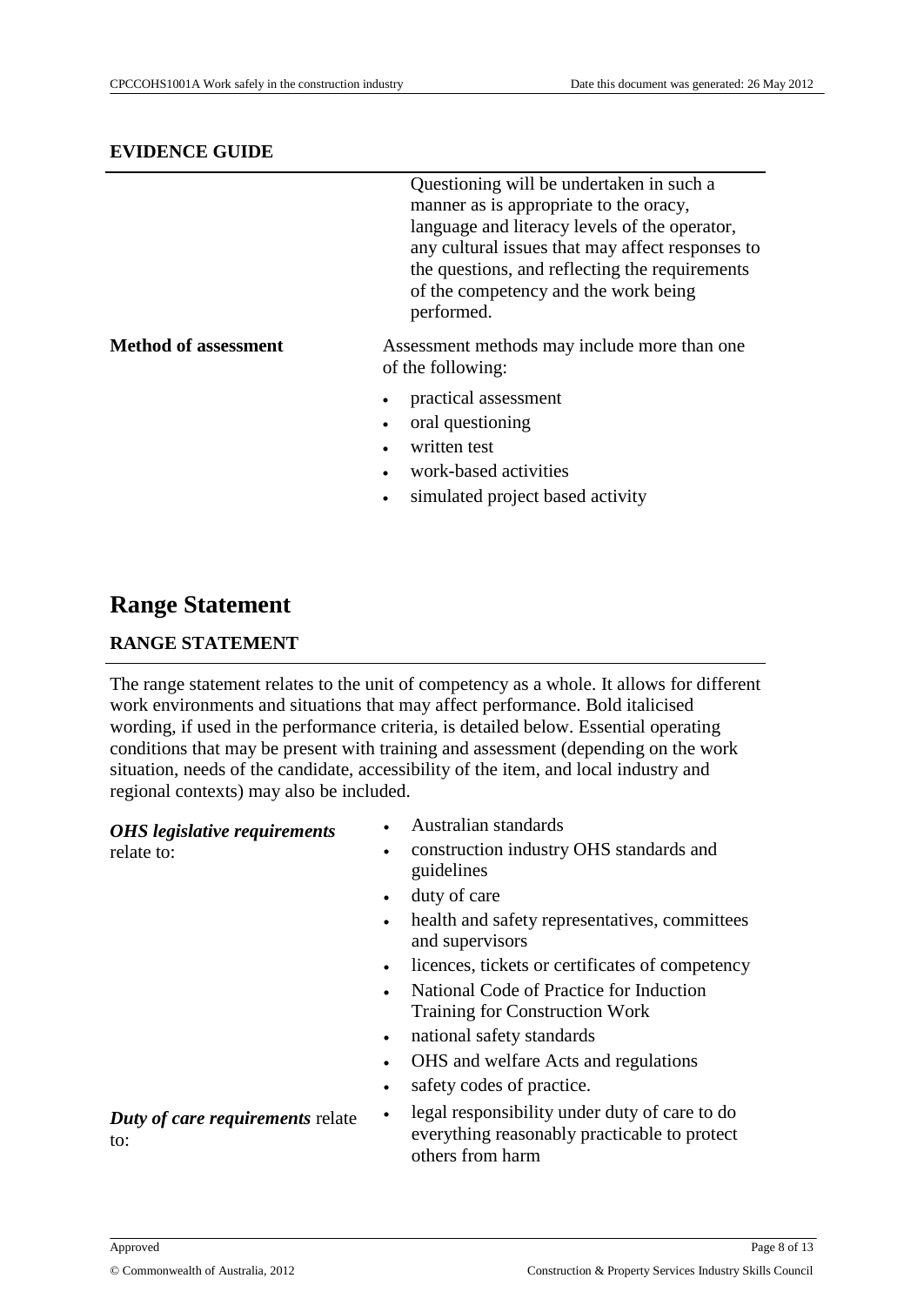|                                    | own responsibilities to comply with safe work<br>practices, including activities that require<br>licences, tickets or certificates of competency<br>relevant state OHS requirements, including<br>$\bullet$<br>employers and self-employed persons, persons<br>in control of the work site, construction<br>supervisors, designers, manufacturers and<br>suppliers, construction workers,<br>subcontractors and inspectors. |
|------------------------------------|-----------------------------------------------------------------------------------------------------------------------------------------------------------------------------------------------------------------------------------------------------------------------------------------------------------------------------------------------------------------------------------------------------------------------------|
| Safe work practices include:       | access to site amenities, such as drinking<br>$\bullet$<br>water and toilets                                                                                                                                                                                                                                                                                                                                                |
|                                    | general requirements for safe use of plant and<br>equipment                                                                                                                                                                                                                                                                                                                                                                 |
|                                    | general requirements for use of personal<br>protective equipment and clothing                                                                                                                                                                                                                                                                                                                                               |
|                                    | house keeping to ensure a clean, tidy and safer<br>$\bullet$<br>work area                                                                                                                                                                                                                                                                                                                                                   |
|                                    | no drugs and alcohol at work<br>٠                                                                                                                                                                                                                                                                                                                                                                                           |
|                                    | preventing bullying and harassment<br>٠                                                                                                                                                                                                                                                                                                                                                                                     |
|                                    | smoking in designated areas<br>$\bullet$                                                                                                                                                                                                                                                                                                                                                                                    |
|                                    | storage and removal of debris.<br>٠                                                                                                                                                                                                                                                                                                                                                                                         |
| <b>Risk</b> relates to:            | likelihood of a hazard causing injury or harm.<br>٠                                                                                                                                                                                                                                                                                                                                                                         |
| Principles of risk management      | assessing the risks involved                                                                                                                                                                                                                                                                                                                                                                                                |
| include:                           | consulting and reporting ensuring the<br>٠<br>involvement of relevant workers                                                                                                                                                                                                                                                                                                                                               |
|                                    | controlling the hazard<br>$\bullet$                                                                                                                                                                                                                                                                                                                                                                                         |
|                                    | identifying hazards<br>٠                                                                                                                                                                                                                                                                                                                                                                                                    |
|                                    | reviewing to identify change or improvement.<br>٠                                                                                                                                                                                                                                                                                                                                                                           |
| <i>Hazard</i> relates to:          | any thing (including an intrinsic property of a<br>thing) or situation with the potential to cause<br>injury or harm.                                                                                                                                                                                                                                                                                                       |
| <b>Common construction hazards</b> | confined spaces<br>٠                                                                                                                                                                                                                                                                                                                                                                                                        |
| include:                           | electrical safety                                                                                                                                                                                                                                                                                                                                                                                                           |
|                                    | excavations, including trenches<br>٠                                                                                                                                                                                                                                                                                                                                                                                        |
|                                    | falling objects<br>٠                                                                                                                                                                                                                                                                                                                                                                                                        |
|                                    | hazardous substances and dangerous goods                                                                                                                                                                                                                                                                                                                                                                                    |
|                                    | HIV and other infectious diseases<br>$\bullet$                                                                                                                                                                                                                                                                                                                                                                              |
|                                    | hot and cold working environments<br>٠                                                                                                                                                                                                                                                                                                                                                                                      |
|                                    | manual handling<br>٠<br>noise                                                                                                                                                                                                                                                                                                                                                                                               |
|                                    | ٠<br>plant and equipment                                                                                                                                                                                                                                                                                                                                                                                                    |
|                                    |                                                                                                                                                                                                                                                                                                                                                                                                                             |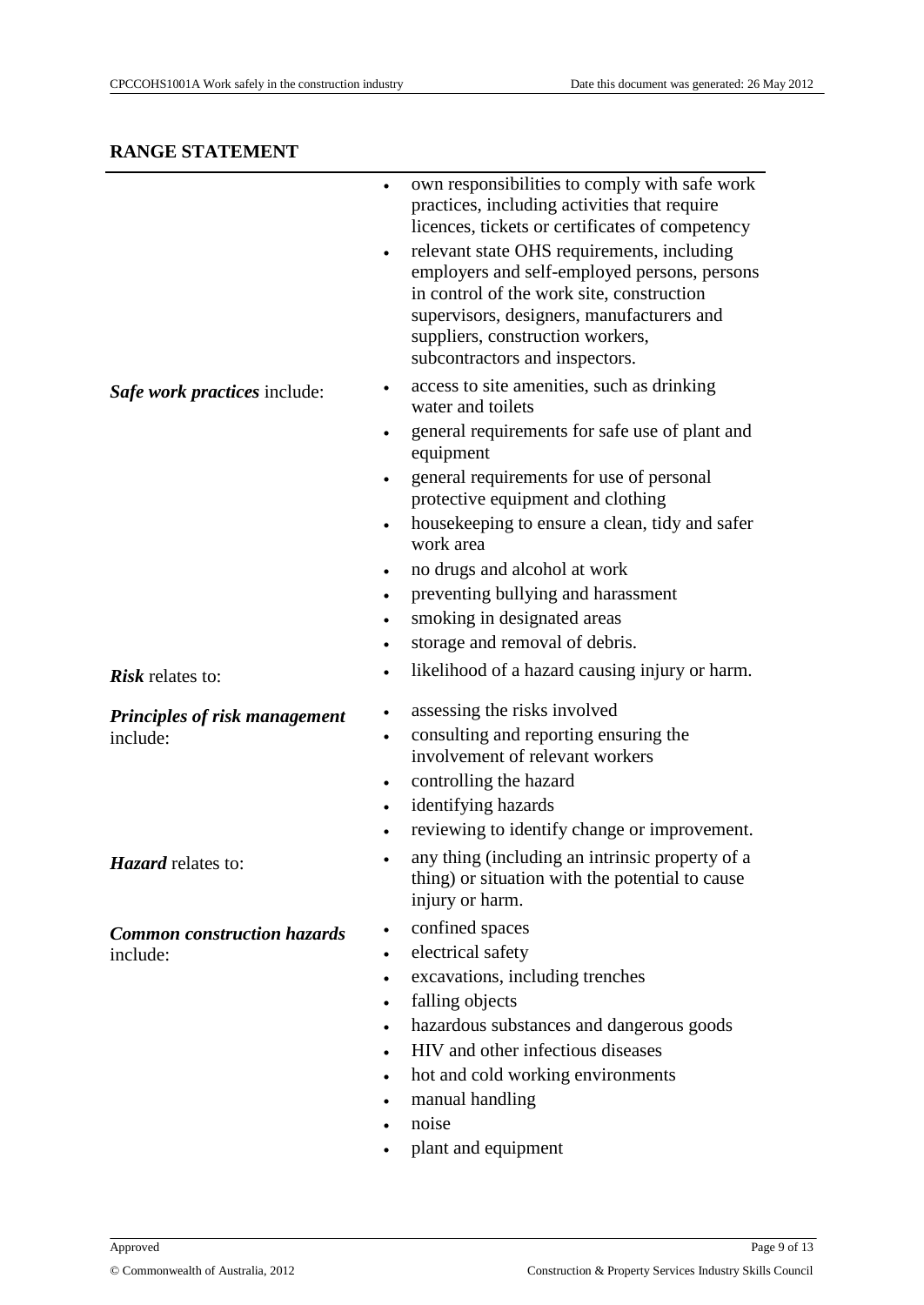- traffic and mobile plant
- unplanned collapse
- ultraviolet (UV) radiation
- working at heights.
- elimination
- substitution
- isolation
- engineering control
- administrative control
- personal protective equipment.
- discussions with OHS representatives
- OHS meetings
- OHS notices, newsletters, bulletins and correspondence
- OHS participative arrangements
- processes for raising OHS issues
- toolbox talks
- workplace consultation relating to OHS issues and changes.
- accident and incident reports
- Acts and regulations
- Australian standards
- codes of practice
- construction documentation and plans
- emergency information contact
- evacuation plans
- guidance notes
- job safety analyses
- labels
- material safety data sheets (MSDS)
- proformas for reporting hazards, incidents and injuries
- reports of near misses and dangerous occurrences
- risk assessments
- safe work method statements
- safety meeting minutes
- site safety inspection reports.
- first aid officers
- OHS committee members

*Measures for controlling* risk to eliminate or minimise hazards in accordance with the hierarchy of control include:

#### *OHS communication processes* include:

#### *OHS information and documentation* includes:

*Designated OHS personnel*

includes: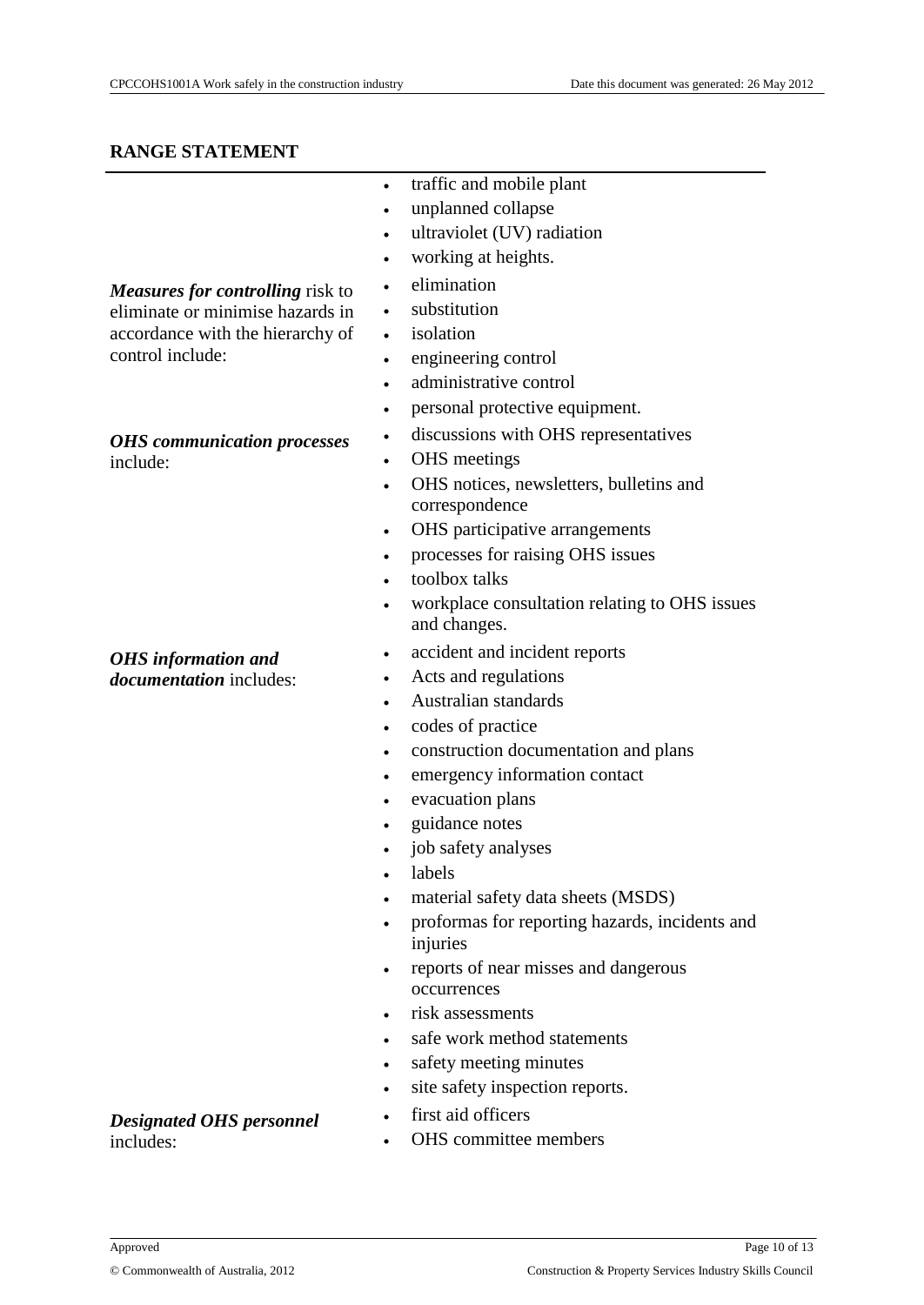|                                      | $\bullet$ | OHS representatives                                                                                                                                                                                                                          |
|--------------------------------------|-----------|----------------------------------------------------------------------------------------------------------------------------------------------------------------------------------------------------------------------------------------------|
|                                      | $\bullet$ | supervisors.                                                                                                                                                                                                                                 |
| Safety signs and symbols include:    | $\bullet$ | emergency information signs (e.g. exits,<br>equipment and first aid)                                                                                                                                                                         |
|                                      |           | fire signs (e.g. location of fire alarms and<br>firefighting equipment)                                                                                                                                                                      |
|                                      | $\bullet$ | hazard signs (e.g. danger and warning)                                                                                                                                                                                                       |
|                                      | $\bullet$ | regulatory signs (e.g. prohibition, mandatory<br>and limitation or restriction)                                                                                                                                                              |
|                                      | $\bullet$ | safety tags and lockout (e.g. danger tags, out<br>of service tags).                                                                                                                                                                          |
| <i>Relevant authorities include:</i> | $\bullet$ | emergency services (e.g. police, ambulance,<br>fire brigade and emergency rescue)                                                                                                                                                            |
|                                      | $\bullet$ | OHS regulatory authority                                                                                                                                                                                                                     |
|                                      | $\bullet$ | supervisor.                                                                                                                                                                                                                                  |
| <i>Incidents</i> include:            | $\bullet$ | accidents resulting in personal injury or<br>damage to property                                                                                                                                                                              |
|                                      | $\bullet$ | near misses or dangerous occurrences which<br>do not cause injury but may pose an<br>immediate and significant risk to persons or<br>property, and need to be reported so that<br>action can be taken to prevent recurrence, for<br>example: |
|                                      | $\bullet$ | breathing apparatus malfunctioning to the<br>extent that the user's health is in danger                                                                                                                                                      |
|                                      | $\bullet$ | collapse of the floor, wall or ceiling of a<br>building being used as a workplace                                                                                                                                                            |
|                                      | $\bullet$ | collapse or failure of an excavation more than<br>1.5 metres deep (including any shoring)                                                                                                                                                    |
|                                      |           | collapse or partial collapse of a building or<br>structure                                                                                                                                                                                   |
|                                      |           | collapse, overturning or failure of the load<br>bearing of any scaffolding, lift, crane, hoist or<br>mine-winding equipment                                                                                                                  |
|                                      | $\bullet$ | damage to or malfunction of any other major<br>plant                                                                                                                                                                                         |
|                                      |           | electric shock.                                                                                                                                                                                                                              |
|                                      |           | electrical short circuit, malfunction or<br>explosion                                                                                                                                                                                        |
|                                      |           | uncontrolled explosion, fire or escape of gas,<br>hazardous substance or steam                                                                                                                                                               |
|                                      |           | any other unintended or uncontrolled incident<br>or event arising from operations carried on at a                                                                                                                                            |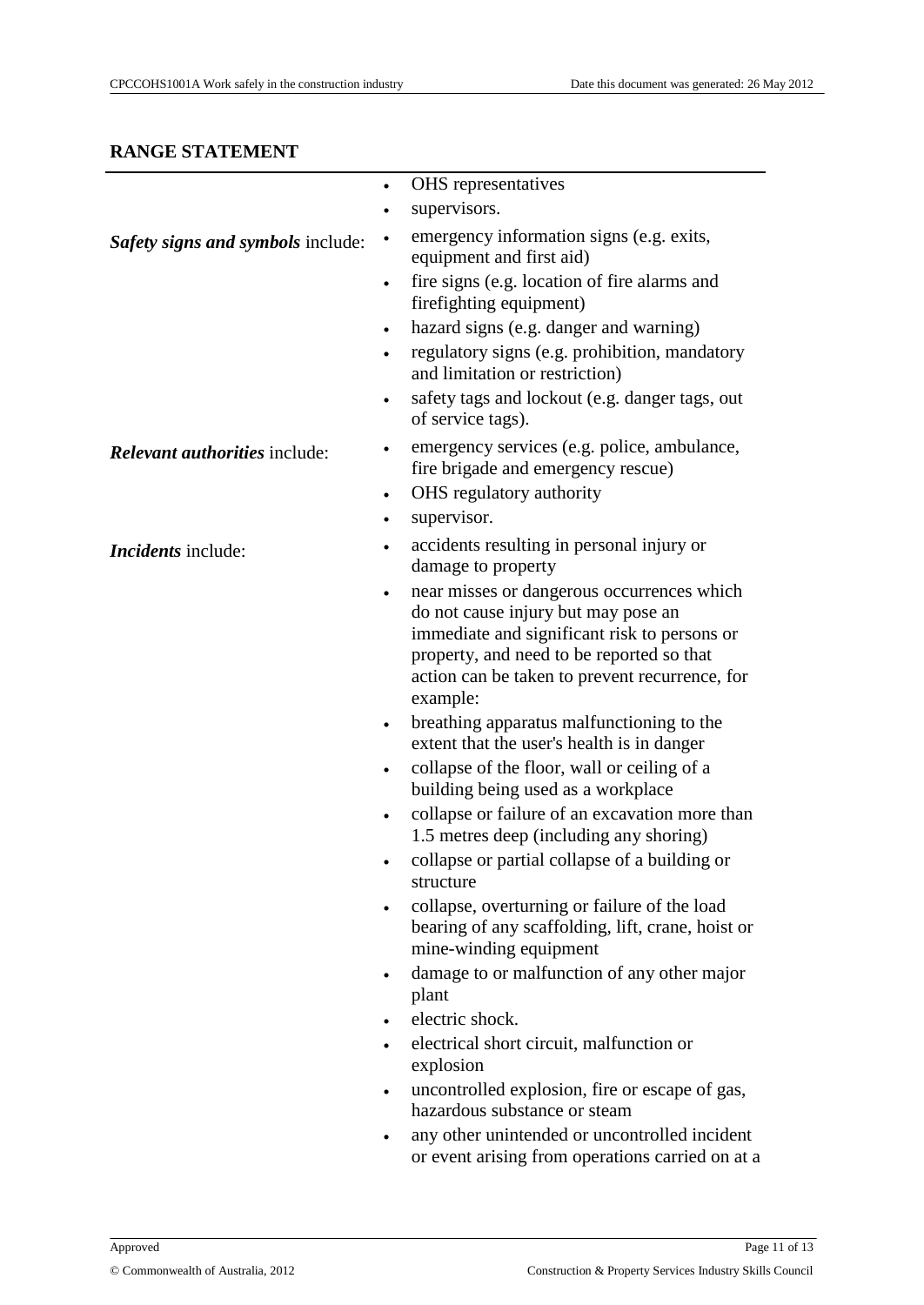|                                                       | workplace.                                                                     |
|-------------------------------------------------------|--------------------------------------------------------------------------------|
| General procedures for<br>responding to incidents and | basic emergency response (keep calm, raise<br>$\bullet$<br>alarm, obtain help) |
| emergencies include:                                  | evacuation<br>$\bullet$                                                        |
|                                                       | notification of designated OHS personnel and<br>authorities                    |
|                                                       | notification of emergency services (e.g. when<br>and how)                      |
|                                                       | referring to site emergency plans and<br>documentation.                        |
| <i>Emergencies</i> include:                           | chemical spill<br>$\bullet$                                                    |
|                                                       | fire<br>$\bullet$                                                              |
|                                                       | injury to personnel<br>$\bullet$                                               |
|                                                       | structural collapse<br>$\bullet$                                               |
|                                                       | toxic and/or flammable vapours emission<br>$\bullet$                           |
|                                                       | vehicle/mobile plant accident.<br>$\bullet$                                    |
| Personal protective equipment                         | aprons                                                                         |
| includes:                                             | arm guards                                                                     |
|                                                       | eye protection<br>$\bullet$                                                    |
|                                                       | gloves                                                                         |
|                                                       | hard hat                                                                       |
|                                                       | hearing protection<br>$\bullet$                                                |
|                                                       | high visibility retro reflective vests<br>$\bullet$                            |
|                                                       | protective, well fitting clothing<br>$\bullet$                                 |
|                                                       | respiratory protection<br>$\bullet$                                            |
|                                                       | safety footwear                                                                |
|                                                       | UV protective clothing and sunscreen.<br>$\bullet$                             |
| Fire safety equipment includes:                       | breathing apparatus<br>$\bullet$                                               |
|                                                       | fire blankets                                                                  |
|                                                       | firefighting equipment.                                                        |
|                                                       |                                                                                |
|                                                       |                                                                                |
|                                                       |                                                                                |

# **Unit Sector(s)**

Unit sector **Construction** 

# **Co-requisite units**